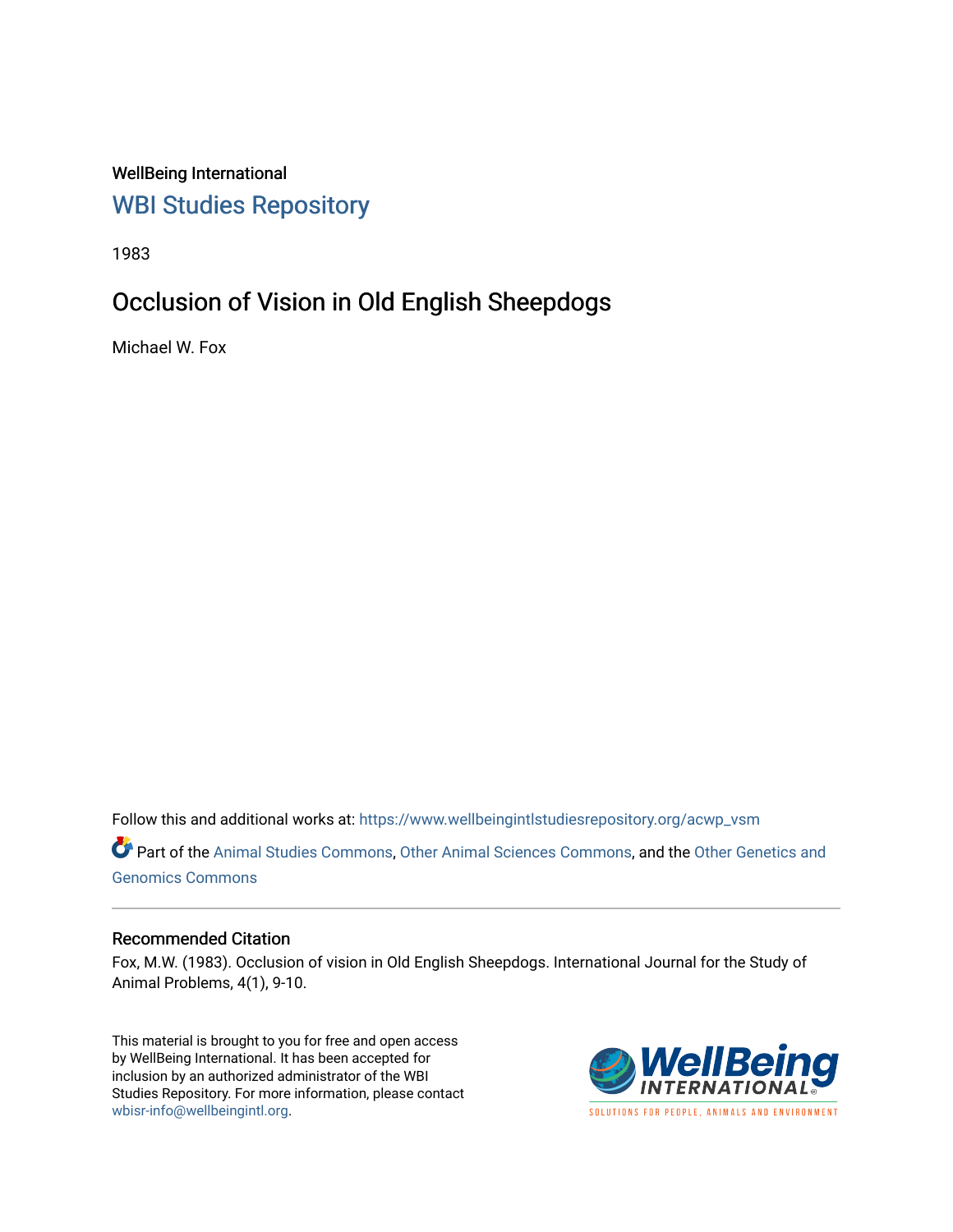I

with dogs (which require more care, especially daily walks) lived on. In fact, the species of companion animal owned was found to have virtually no bearing on the 1-year survival data.

The scientific rigor necessary to arrive at a judgment on the effectiveness of animals in therapy is relatively easy to achieve, with a little thought. A far more difficult issue is how an animal being employed as a therap'ist ought to be treated, especially in light of the incredible range of conditions and environments that animals will probably be working in at some time in the near future.

-As Michael Fox noted in the last issue of the journal (3(4):267, 1982), our choice of language about animals both reflects and conditions the way we think about them. He discussed our desensitization to the plight of confinement farm animals through use of the phrase "production units," and of lab animals by the impersonal term "specimens." It is difficult to ignore the fact that much of the same insensitivity to animals' needs emerges from the literature on animal-facilitated therapy. A paper by Leo Bustad and Linda Hines (Cal Vet 36(8);37-44), in particular, speaks of companion animals as "prescription pets," and then cites another article by Samuel and Elizabeth

Corson in which animals are reduced to the psychobabble of "bonding catalysts." Pets, claim Bustad and Hines, can provide the elderly with someone to "lord it over." McCulloch views visiting companion animals as "entertainers" for those who are forced to waste away their hours in places like hospitals.

It does seem, then, that some of the aspects of animal-facilitated therapy need a bit of careful reconsideration before we begin to gush euphorically over its potential. First, we need bettercontrolled studies on the outcomes of treatments that employ animals. Next, we need some reasonably specific guidelines on the care and welfare of the animals so used. At a minimum, we can say that these animals should never be treated as "living library books," rented out on a short-term basis in a way that is probably confusing to the animals, to people who may mistreat them or, perhaps worse, may come to love their animal-guests too much, only to lose them at the end of an evening. And finally, we had best take a closer look at a society that exiles its old people to human warehouses, where they are left to exist without activity or purpose, so that animals, once again, are compelled to assume the tasks that we would simply prefer to avoid.

## **Occlusion of Vision in Old English Sheepdogs**

## Michael W. Fox

The show standards established for many breeds of dogs have been linked with a number of genetically related abnormalities that can result in unnecessary suffering. The facial skin folds and shortened face of bulldogs, which respectively lead to chronic dermatitis and respiratory difficulties, are two dramatic examples. Likewise, ear-cropping is an ethicai-

ly questionable mutilation that conveys no benefit upon the dog. Another serious welfare concern relates to a practice that is common among owners of Old English sheepdogs and other breeds with long facial hair: allowing the hair to cover the animal's eyes. This feature is considered a desirable show point. It is additionally justified by the widespread belief